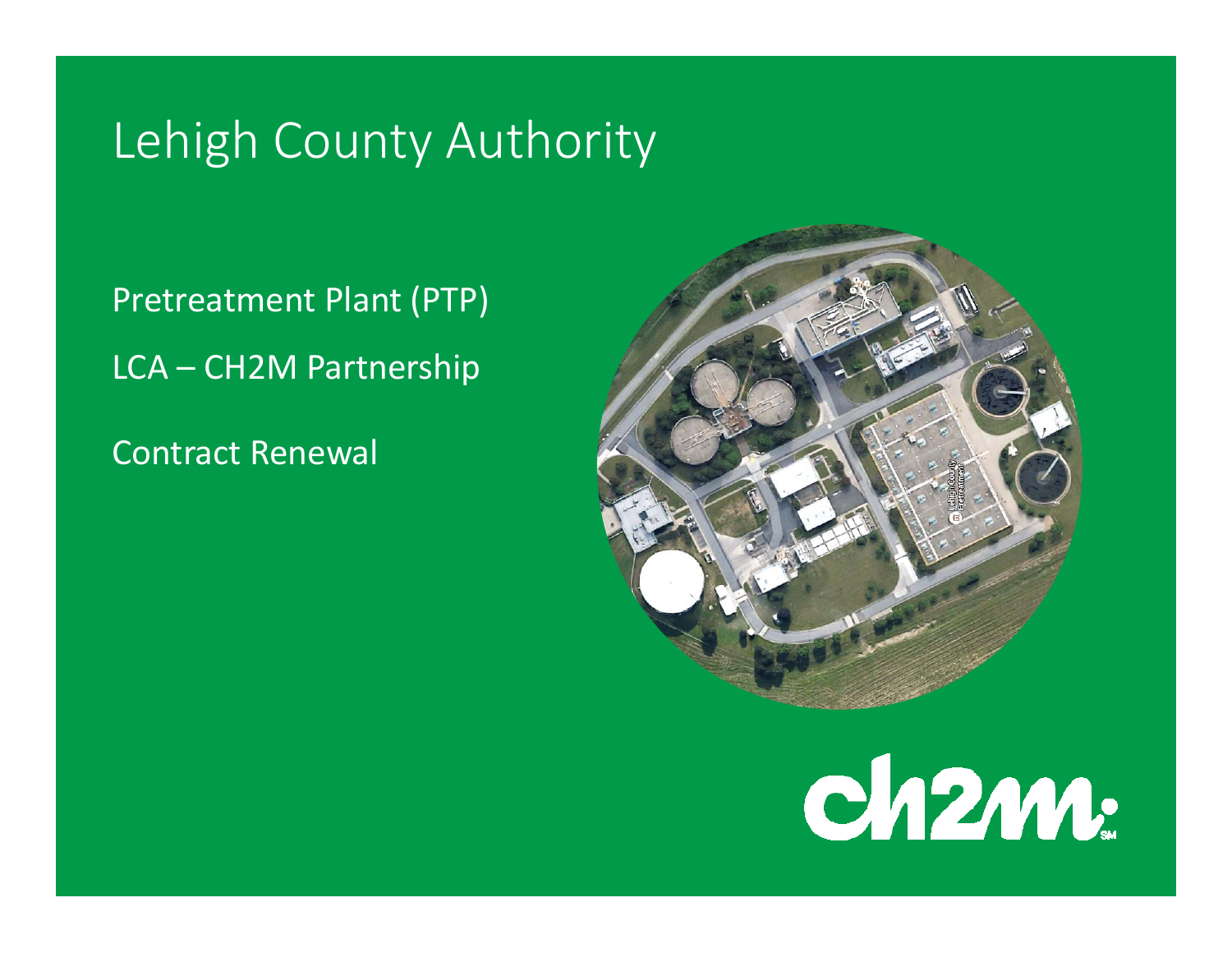## Agenda

- Welcome and introduction to PTP facility
- Overview of CH2M & LCA Partnership
- Contract Extension Basics
- Contract Extension Details:
	- Annual Rate Adjustment
	- Hauler Program Modifications
	- Cost Savings via CH2M‐Funded Plant Improvements
	- Cost Competitiveness
- Discussion / Questions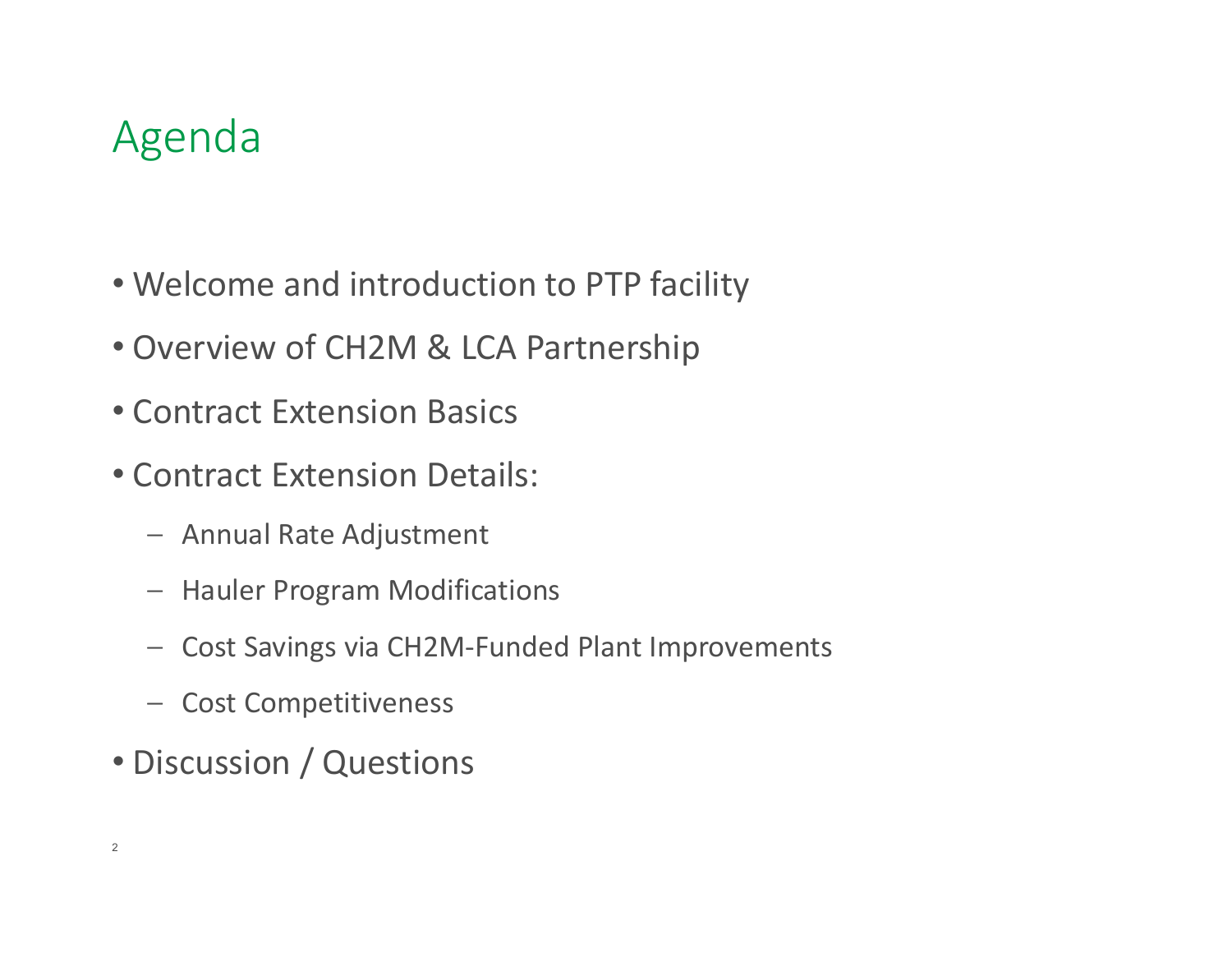# A birds‐eye view of LCA

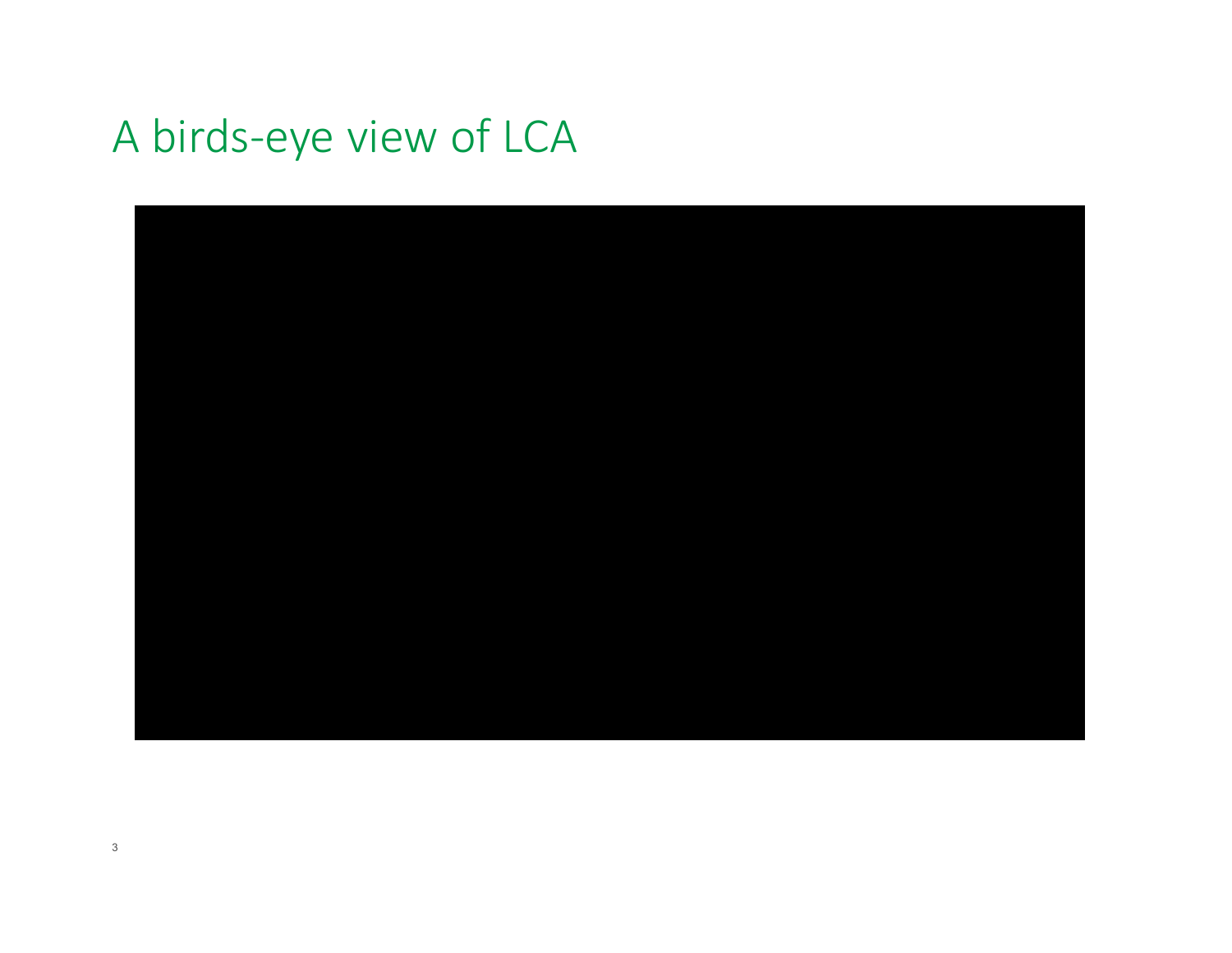# About CH2M – skills and resources for LCA's most difficult challenges

- Broad expertise
- Business philosophy built on safety, ethics, sustainability
- Ethisphere Institute *World's Most Ethical Companies* 9 consecutive years
- Top industry rankings from *Engineering News Record*
- Global Water Intelligence ranked CH2M the second Largest US Contract Operator in 2016

ENR has ranked CH2M as a top **Program Management**  and top **Environmental firm for over a decade.**



#### **Top Design Firms:**

- Sewer/Wastewater
- "Pure" Designers
- Sewerage & Solid Waste
- Wastewater Treatment Plants
- Sanitary & Storm Sewers
- Semiconductor Plants

#### **Top Environmental Firms:**

- Consulting/Studies
- Engineering/Design
- CM/PM
- Federal Clients

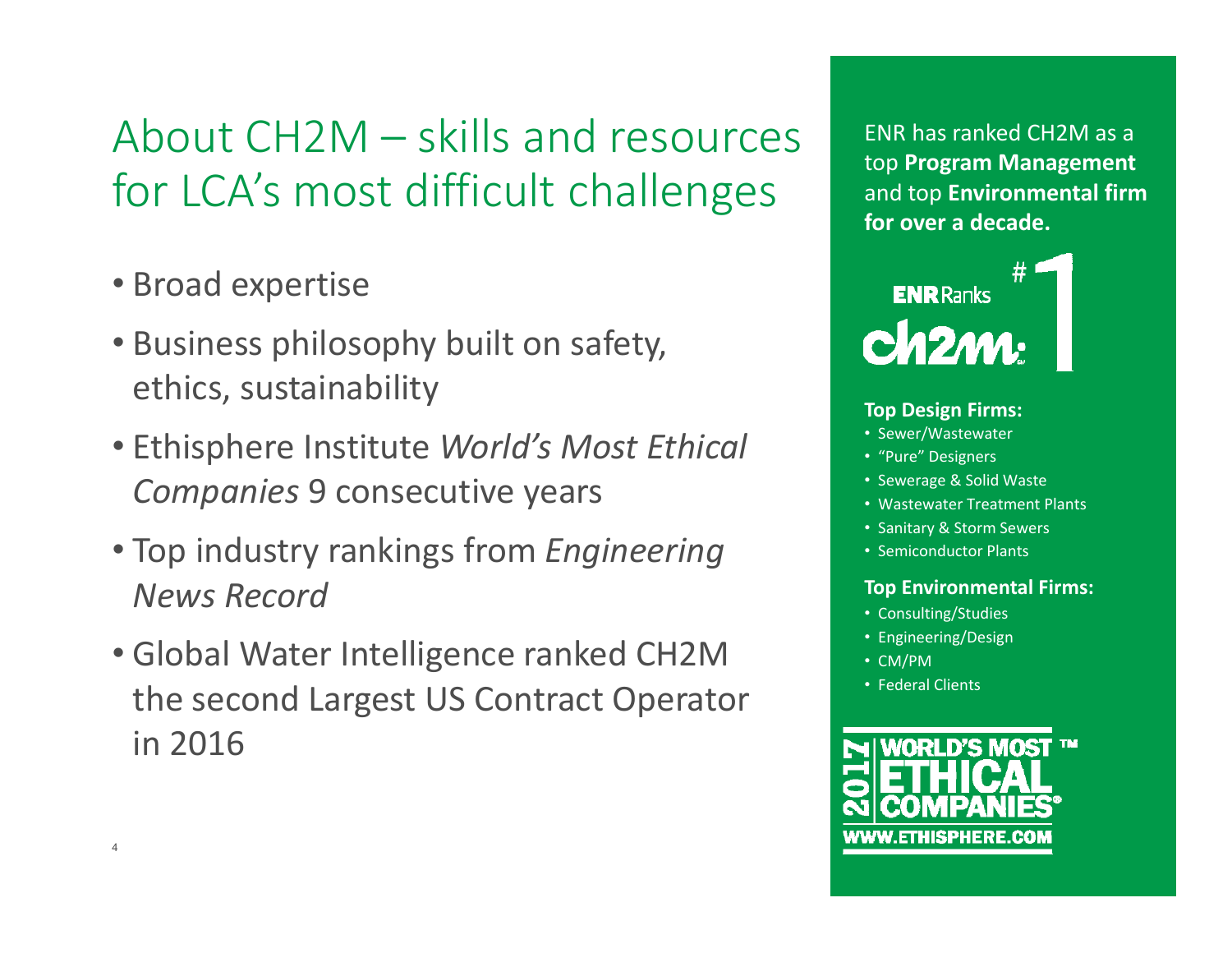# Community engagement that demonstrates LCA's value to public health and the environment

- Hydromania
- Plant tours
- Annual Boy Scouts fundraising
- Operations Assistance Committee update meetings
- Hauler program
- STEM Camp



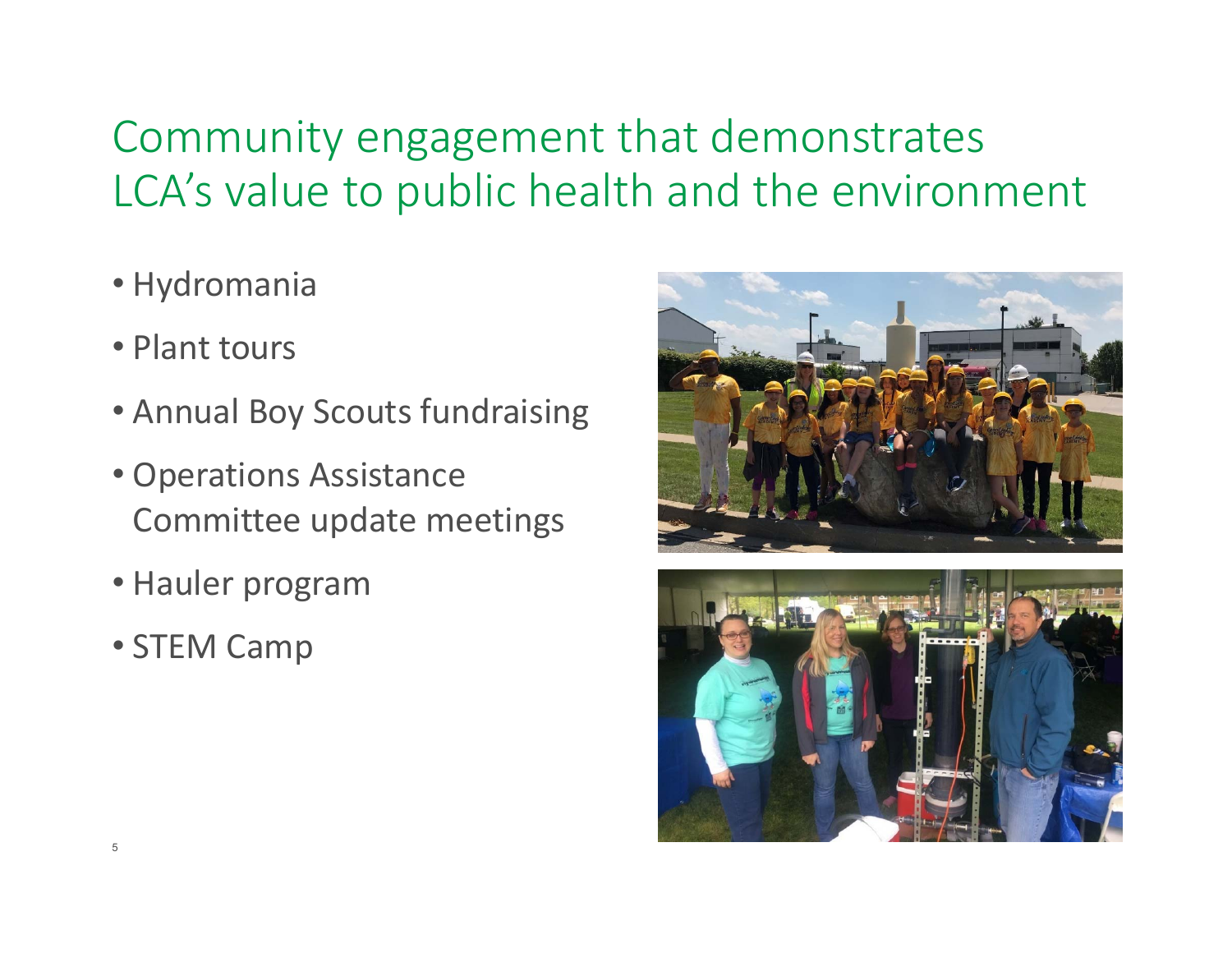# Leveraging our relationship for future partnership growth

- Contract executed after 2009 competitive renewal has potential for two 5‐year extensions beyond 2018
- Positive discussions with LCA staff about extending service partnership
- CH2M assisted LCA in evaluating BBR Loading predictions at no cost
- Long‐term deal provides cost stability for LCA over time
- CH2M's extensive resources at LCA's disposal

6

• Established relationship includes built‐up trust and respect

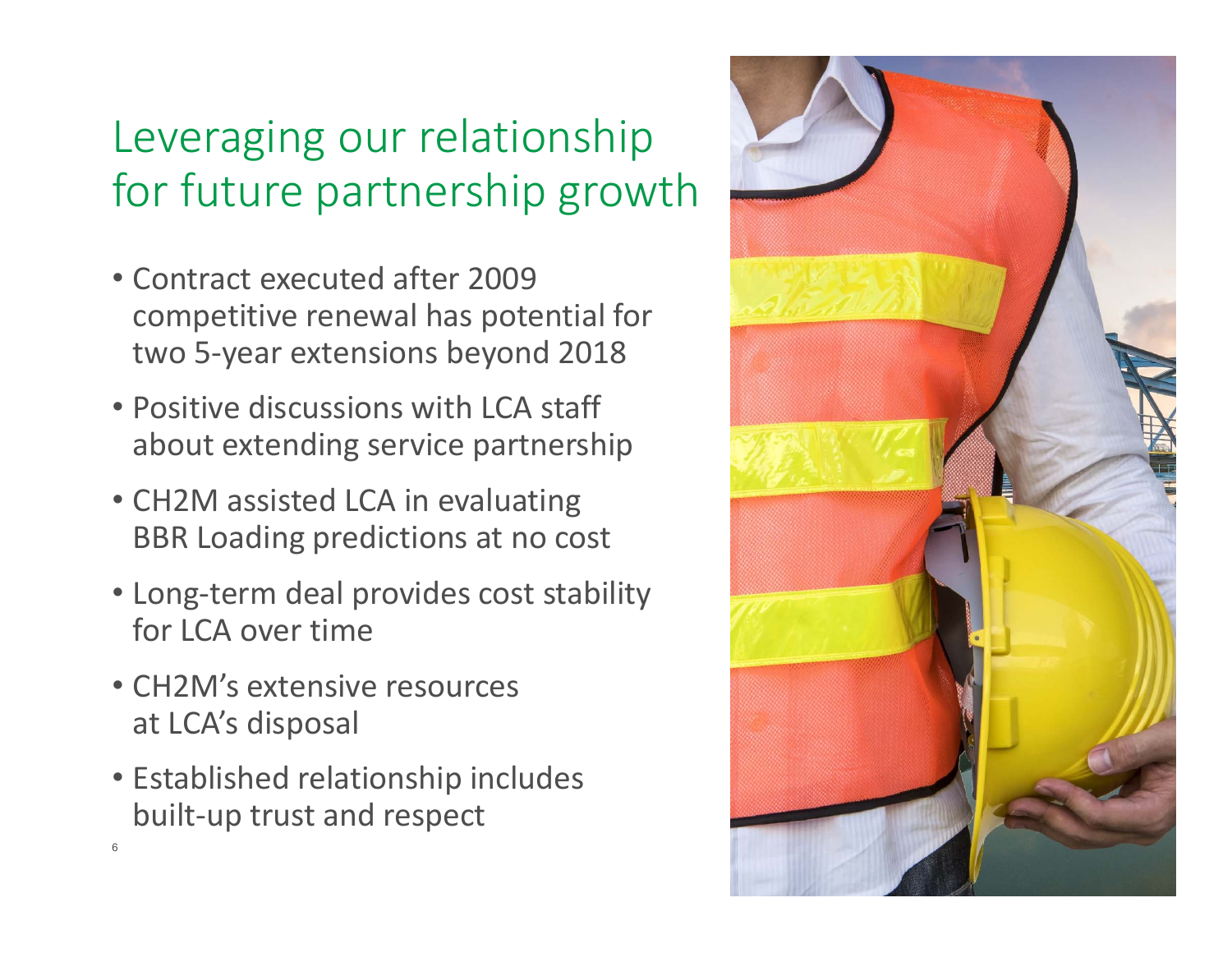#### Partnership achievements over 20 years

- Formed productive business ties with waste haulers and key industrial customers
- Received various awards from PWEA and EPWPCOA for safety, maintenance, operations and more
- Regular compliance and uninterrupted operations
- Added value to LCA's transition for the City of Allentown's assets
- Consistently attract industrial customers and haulers via efficiency, cost control, process engineering and marketing of waste‐hauler program

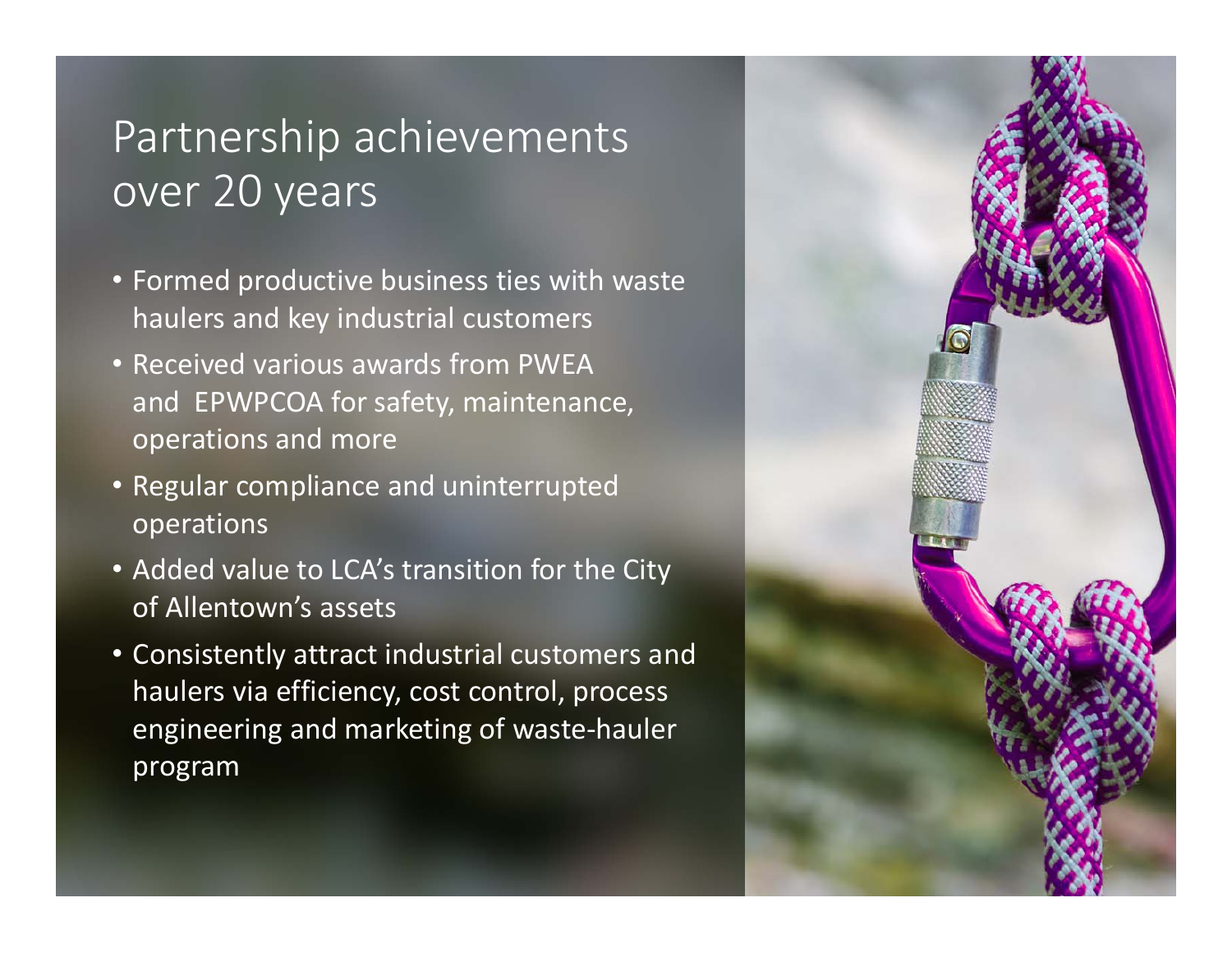## Building Blocks for Contract Extension

- LCA assumed ownership of the PTP in 2009
- Issued RFP for new contract operator
- OMI / CH2M highly competitive
- Contract negotiated included renewal options in 5‐year increments
- Last renewal was in 2013, followed by LCA staff / Board agreement to negotiate longer contract term
	- Avoid ongoing costly cycle of contract negotiations
	- Allow for longer‐term investments in the facility
- LCA staff / Board reconfirmed this direction in 2016
- 12 months of negotiations complete!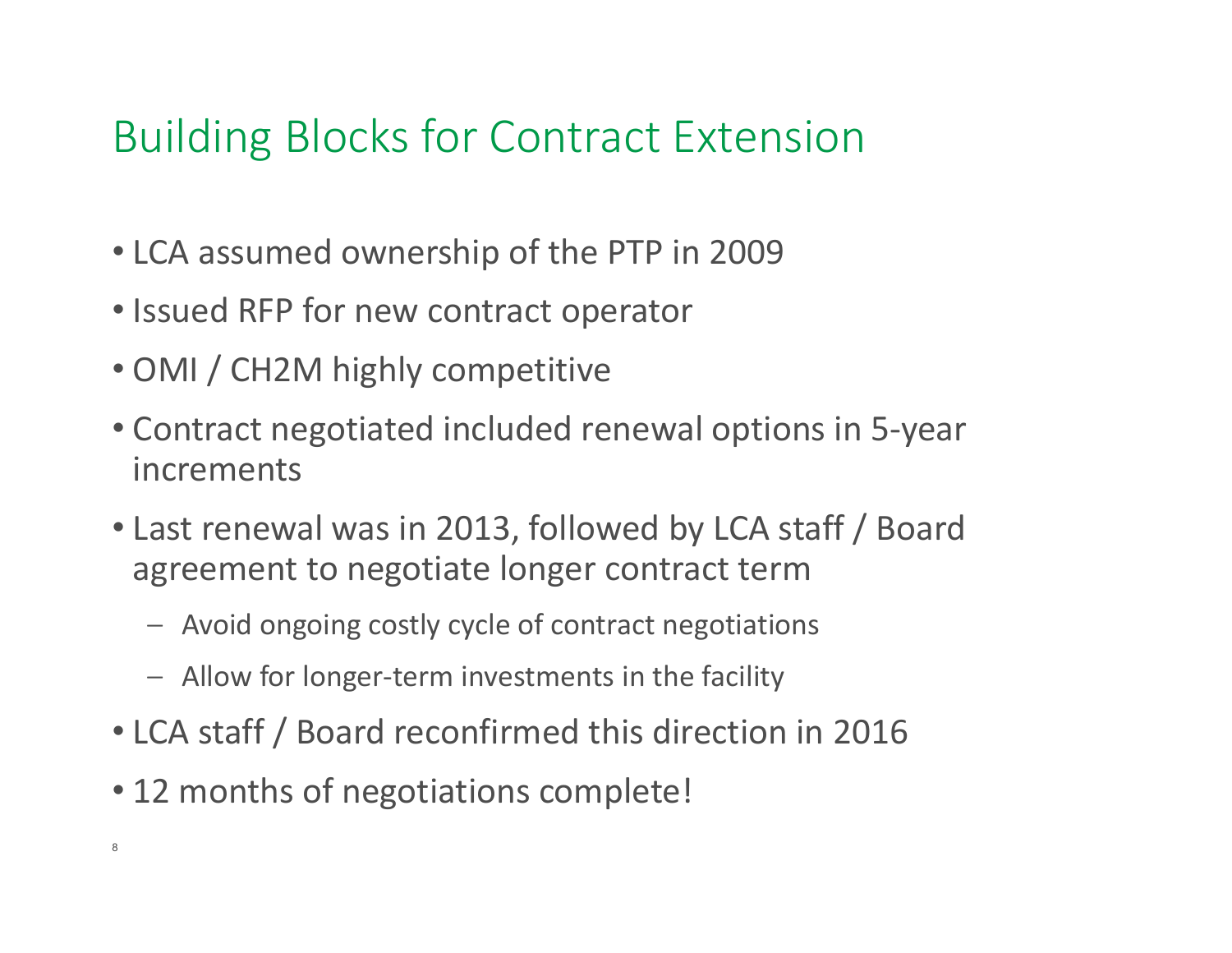#### Highlights of Terms Negotiated

- New "restated" contract includes numerous minor updates to clean up language, remove references to County of Lehigh, update insurance requirements, etc.
- Three primary changes with substance:
	- Annual Rate Adjustment establish 1.5% minimum
	- Hauler Program Redefined
	- –CH2M Commitment to Key Projects / Cost Savings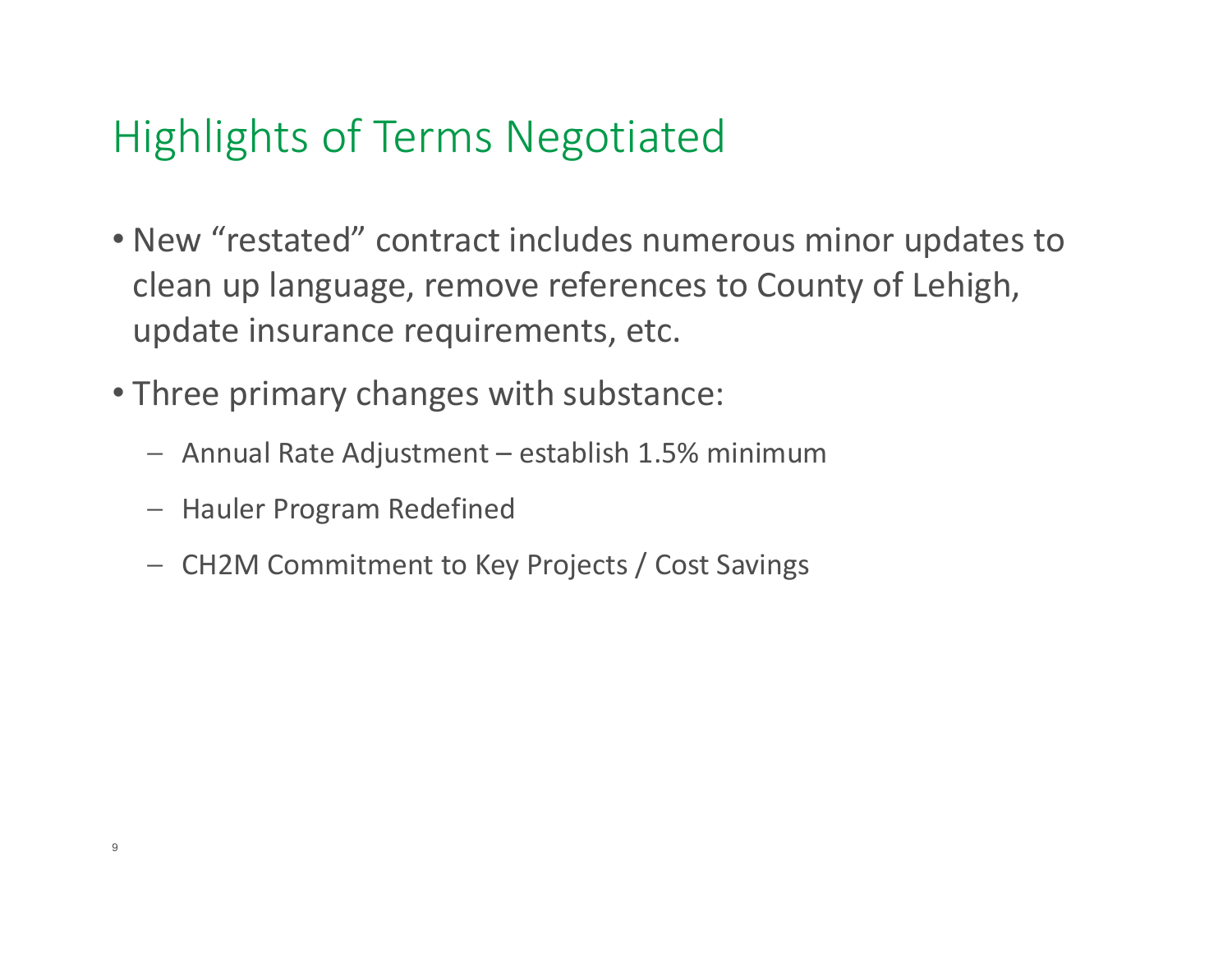#### Annual Rate Adjustment

Annual Rate Adjustment = 70% of CPI Change + 30% of ECI Change

CPI = Consumer Price Index (inflation)

ECI = Employee Cost Index

Northeast & Philadelphia regions

10‐Year Historical Averages:

 $|CP| = 1.71\%$  $ECI = 2.36%$ 

New Contract Term: Provides a minimum threshold of 1.5% for the annual rate adjustment

Minimal impact under normal economic conditions

Provides revenue stability for CH2M to allow for commitment to capital investments

10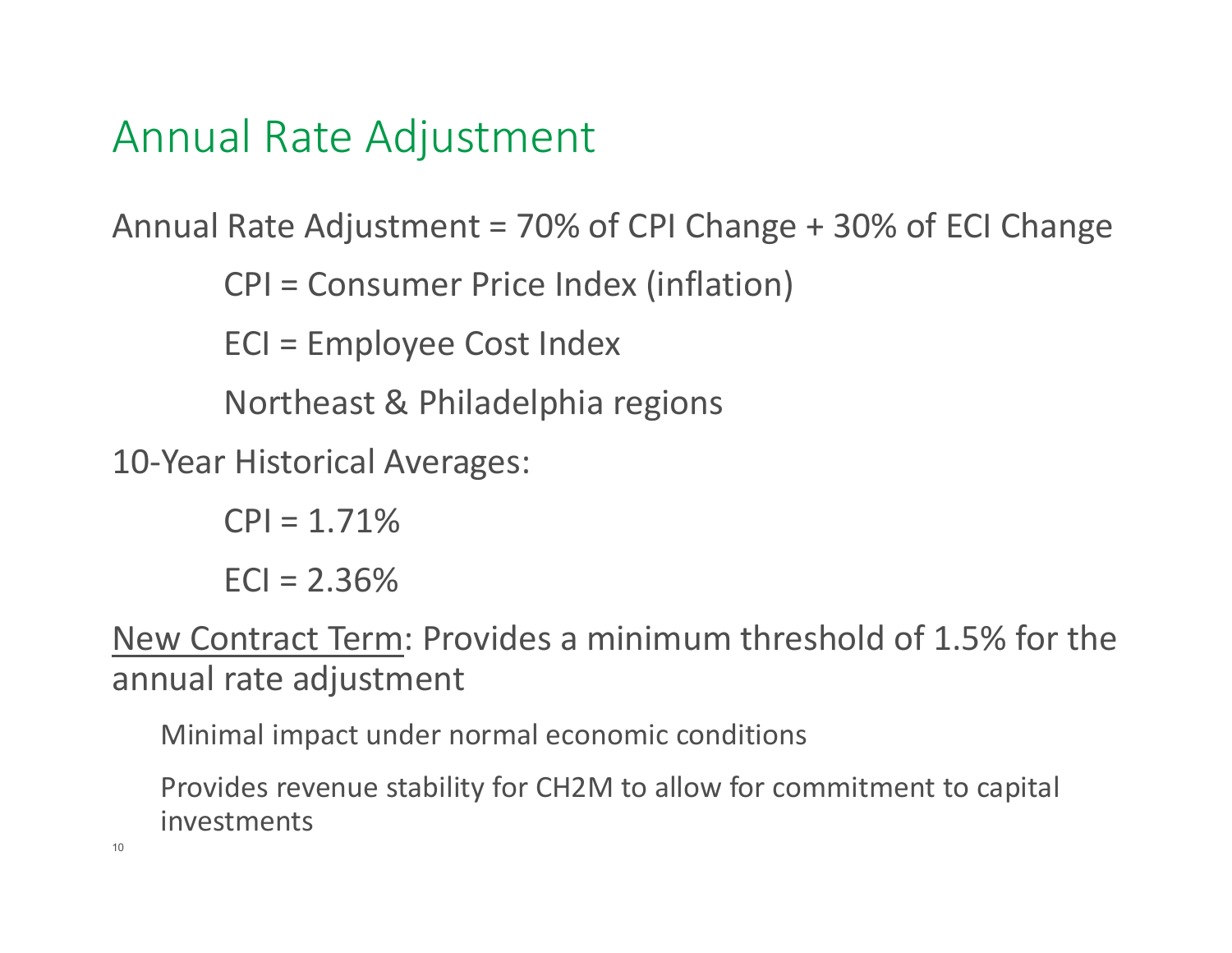#### Hauler program updates

- Updated Hauler Permits
- New Generator Permits for Special **Wastes**
- Undergoing refinement of program as a team using combined experience and common goals – revamping permitting process and local limits
- Protect facilities, maximize revenue through developing market and rate structure and understand treatment strengths and weaknesses
- Ensures greater accountability for haulers/generators; improves protections for CH2M

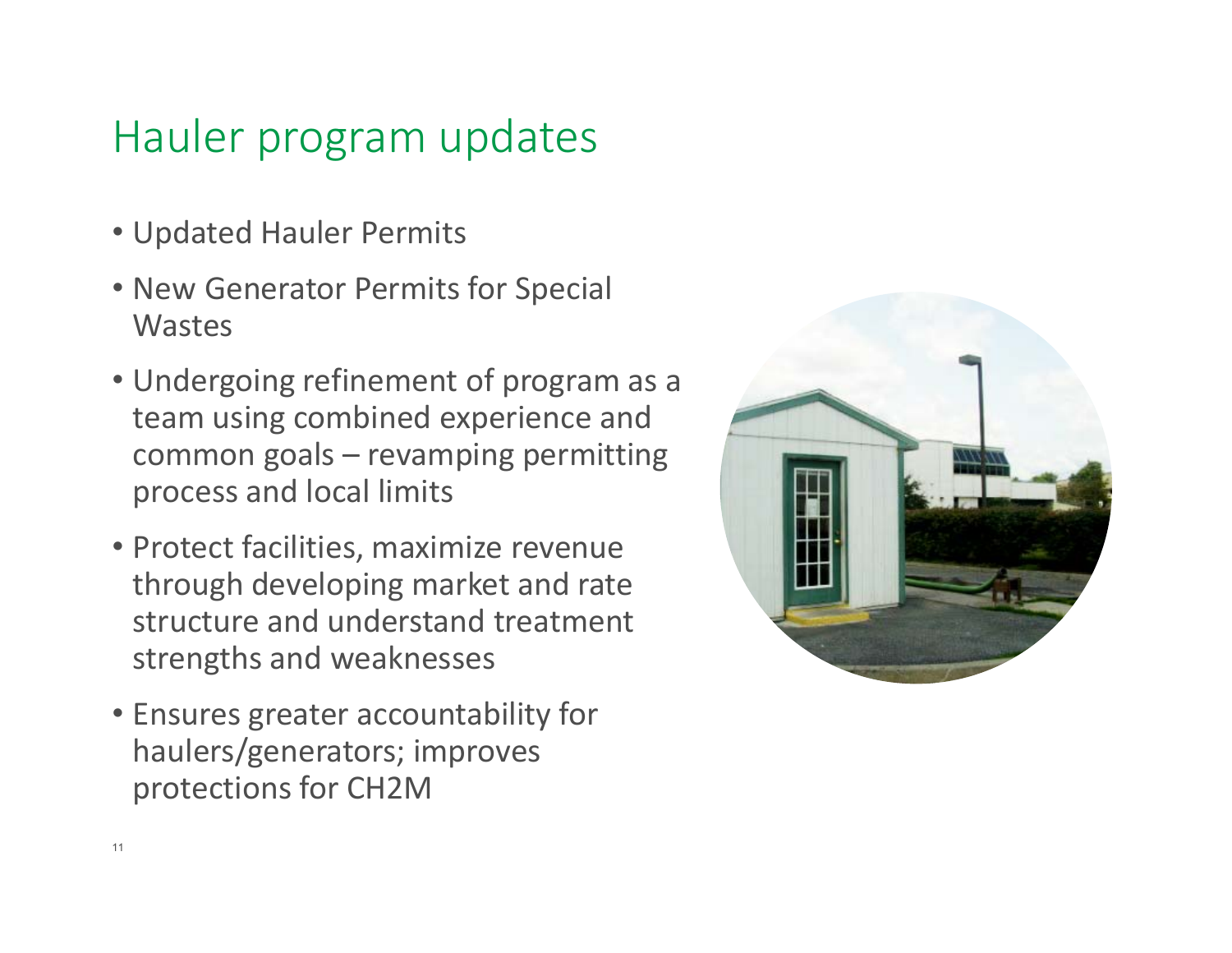## Optimizing processes and cost sharing

#### **Table 1. LCA Guaranteed Annual Savings Projects**

| <b>Project</b>                                              | Description                                                                                                         | Annual<br>Guaranteed<br><b>Savings</b> | <b>Year Savings</b><br><b>Would Begin</b> |
|-------------------------------------------------------------|---------------------------------------------------------------------------------------------------------------------|----------------------------------------|-------------------------------------------|
| <b>Orege</b><br><b>Dewatering</b><br><b>Improvements</b>    | Install and operate Orege sludge<br>conditioning to increase<br>dewaterability and reduce solids<br>disposal costs. | \$30,000                               | 2017                                      |
| <b>Aeration Deck</b><br><b>Mixers</b>                       | Install new motors and VFDs on<br>selected mixers to reduce energy<br>costs                                         | \$20,000                               | 2019                                      |
| <b>Hypochlorite</b><br><b>System</b><br><b>Improvements</b> | Optimize hypochlorite usage with<br>chemical feed equipment and<br>system changes.                                  | \$10,000                               | 2017                                      |
| <b>Value Added</b><br><b>Services</b>                       | No longer bill LCA for out of scope<br>items related to FEB and additional<br>sampling requested                    | \$13,000                               | 2017                                      |
| <b>Total</b>                                                |                                                                                                                     | \$73,000                               |                                           |



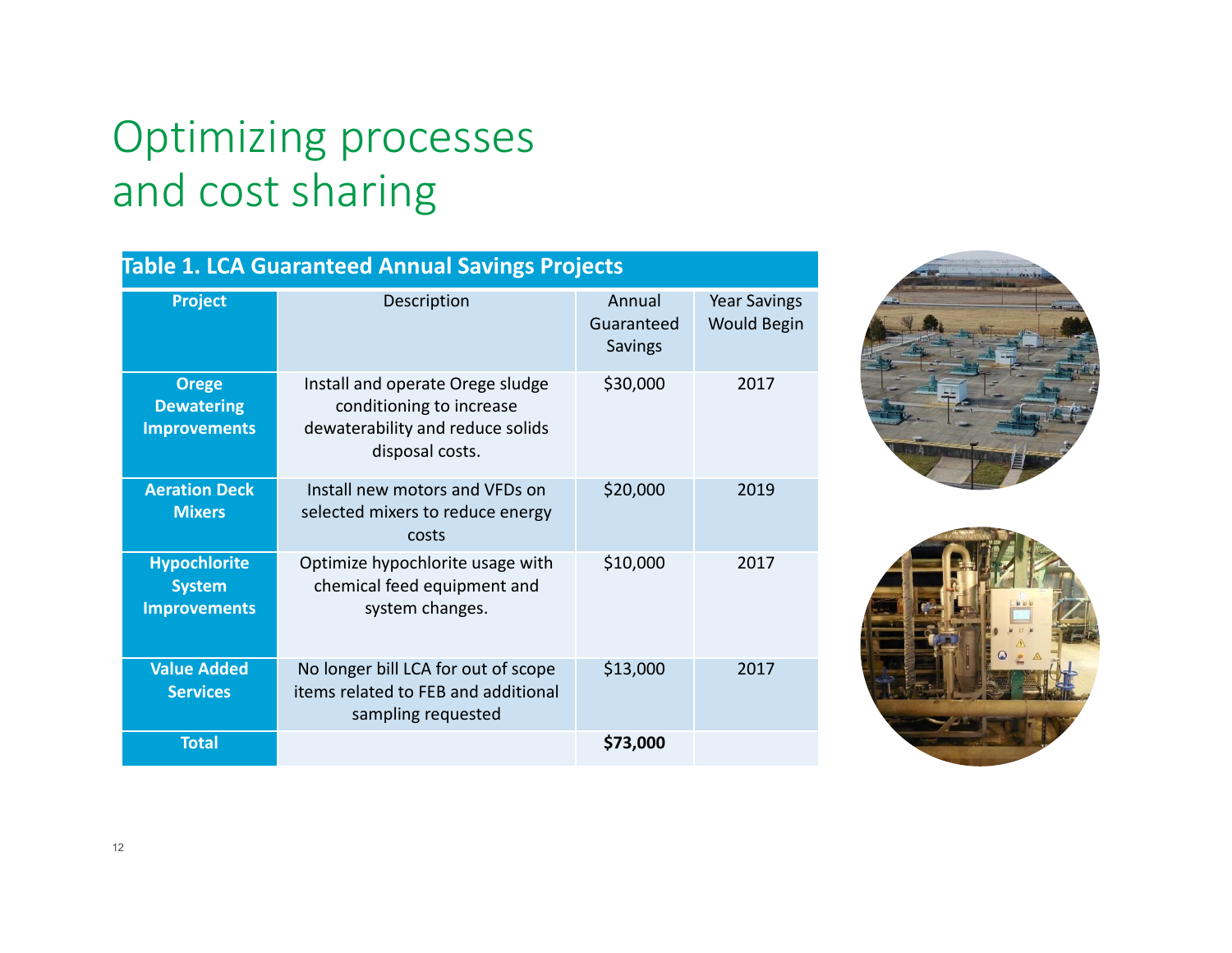### An overall good deal for LCA

In addition to receiving benefit of the partnership with CH2M, operating cost is comparable to LCA estimated cost to operate in‐house.

|                                | <b>CH2M-OPERATED</b> | <b>LCA-OPERATED</b> |
|--------------------------------|----------------------|---------------------|
|                                | 2017 Actual          | 2017 Estimated      |
|                                | <b>Budget</b>        | <b>Budget</b>       |
| Personnel, Overtime & Benefits | 59,063               | 991,089             |
| <b>Purchase of Services</b>    | 7,660,441            | 6,385,096           |
| Supplies & Equipment           | 7,500                | 366,000             |
| Depreciation                   | 3,350,000            | 3,350,000           |
|                                |                      |                     |
| <b>TOTAL OPERATING BUDGET</b>  | 11,077,004           | 11,092,185          |

Cost comparison shown above excludes:

- $\blacktriangleright$ Value added (cost avoided) via access to CH2M engineering expertise, public outreach, etc.
- $\blacktriangleright$ One-time transition cost (estimated at \$1 to \$1.5 million) to transition plant operation to LCA.
- $\blacktriangleright$ LCA cost to implement capital investments that CH2M will fund.

13